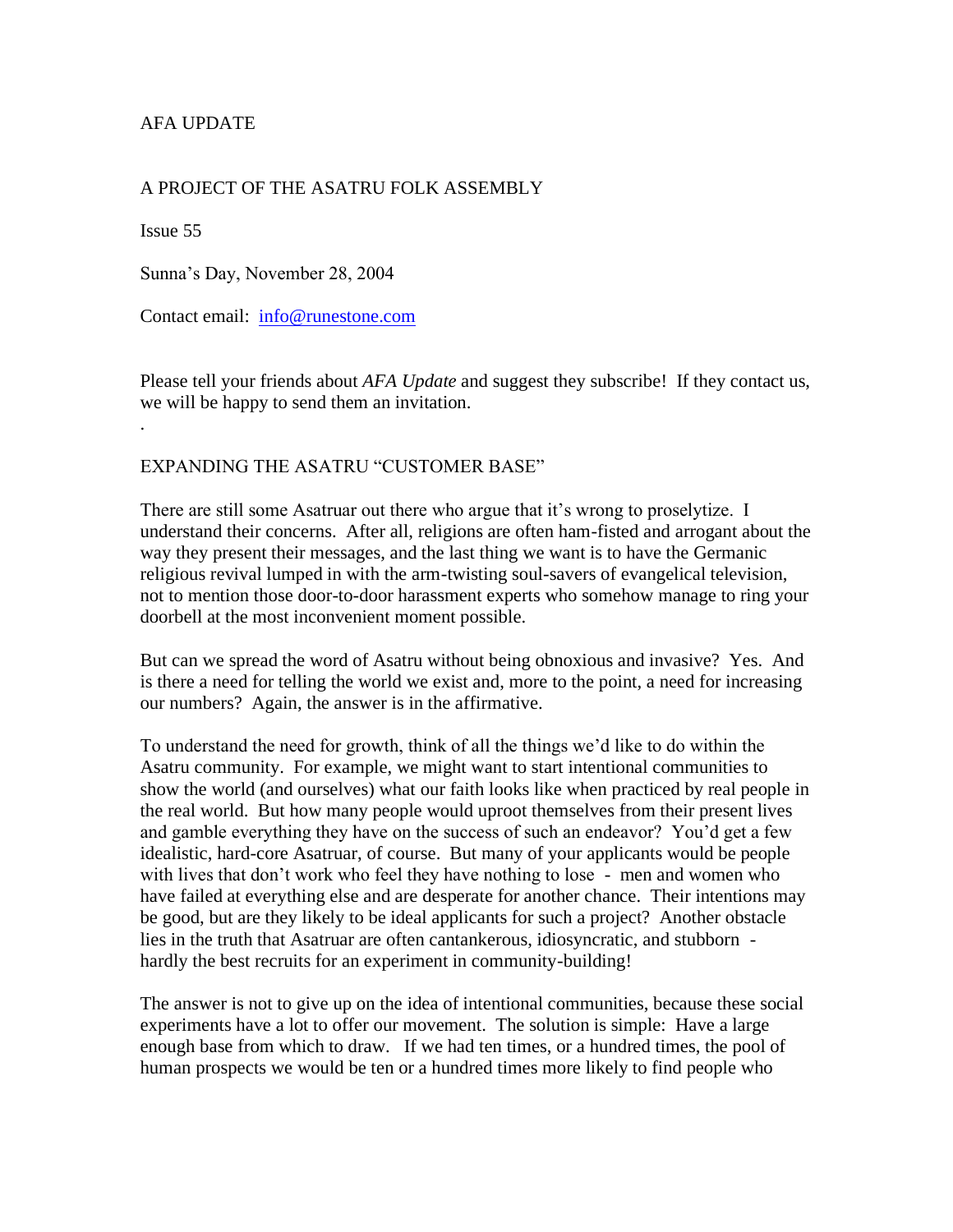could work together, who had the vocational skills, and who had the will to join a deliberate community of the sort we'd all like to see.

Take another example most of us can identify with - organizing Asatruar on a local or regional basis. We're all in touch with Asatruar from one end of the country to the other, thanks to email and the telephone. But outside a few urban areas we are so spread out that it's hard to muster any mass. Sure, we can meet weekly in small groups that fill a small living room, and every month we can scrape together additional folks willing to drive a greater distance, but doing anything large and frequently is almost impossible Is there anywhere in the world that enough Asatruar can get together on a weekly basis to fill even a modest Christian church? Probably not. And would there be advantages to such a concentration? Most definitely. Think of all the things the ordinary Christian congregation does that are currently beyond our reach!

Consider our ability, or lack of it, to mount a successful campaign against discrimination…or stage a march on Washington…or persuade a major publisher to reprint an important book. Given our present tiny size, we are hampered in a hundred ways. But if we expanded our base, we could accomplish projects of this size with no trouble.

In short, we need more Asatruar - tens and hundreds of times more Asatruar than we have today.

## CARRYING OUR MESSAGE TO THE FOLK AROUND THE WORLD

Can we gather such numbers? Yes. But not by using the methods that have been at our disposal so far. I'm not suggesting we abandon any of the forms of outreach we've been doing; all those are good ancillary means of reaching people. Contacts via web sites, email groups, flyers posted at cultural events and notes on bulletin boards all attract a few people and we should not stop doing any of these things. But all these are tiny when compared to the way that businesses and large non-profit organizations do outreach.

We need to ask ourselves a simple question. What would a corporation do if it wanted to sell a million widgets? Would it post flyers in book stores? Would people who worked for the corporation carry brochures to hand to their friends? Probably not. The corporation would hire one or more experts in marketing or public relations, put together a professionally-designed campaign to reach a designated target audience, and get to work. To keep from wasting money and time, they'd start off with a modest test project and then adjust their marketing plan as needed. This basic method has been used to sell hamburgers, automobile tires, presidential candidates, and religion. It can tell the world about Asatru, too.

Marketing Asatru does not mean pressuring people, or lying to them, or creating an artificial need. Nor does it mean reducing our holy religion to the moral equivalent of Krispy Kreme donuts. Rather, it means packaging our beliefs in a way that is honest,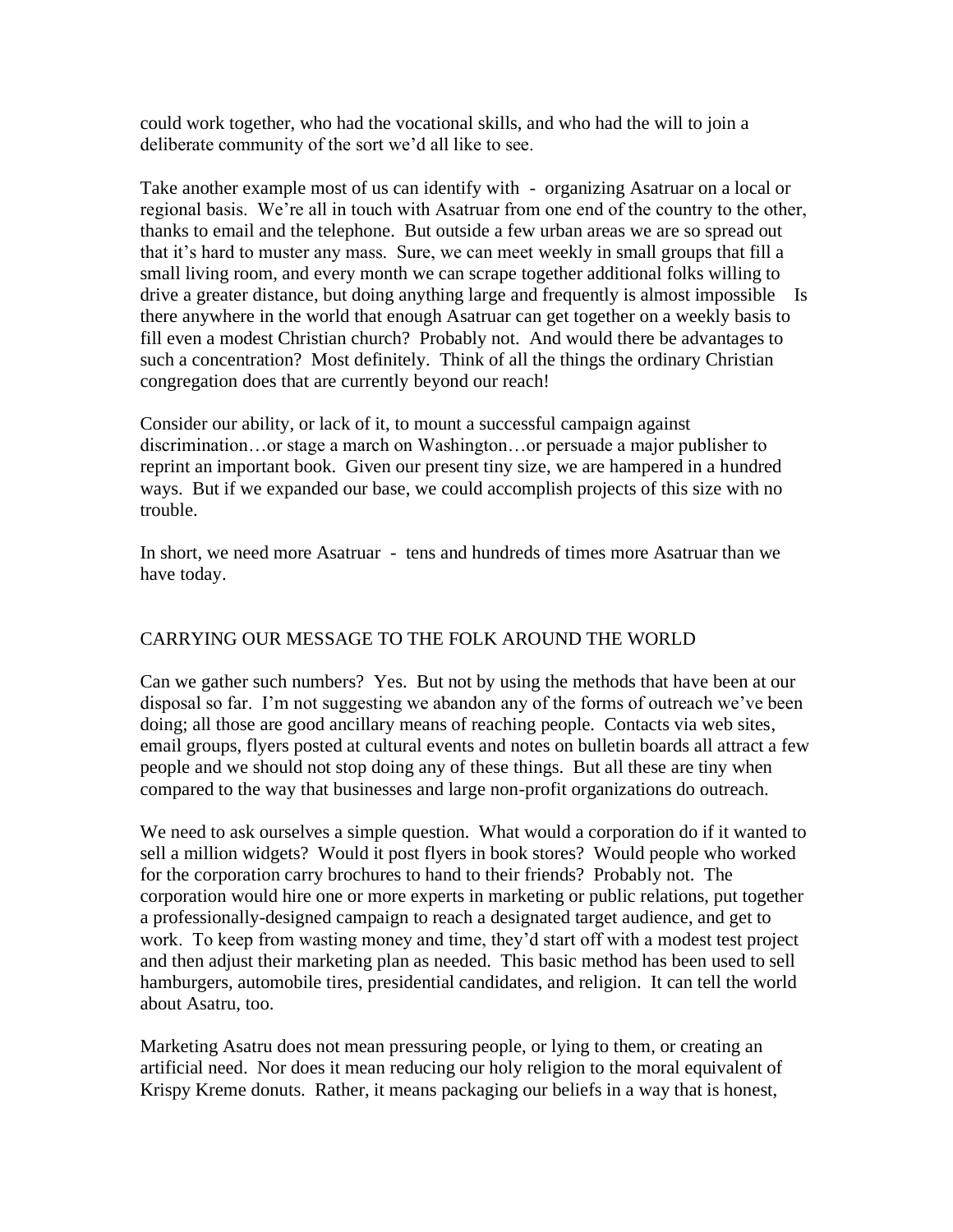understandable, and attractive - then telling our audience that we exist. There is nothing dishonorable or cynical or "unspiritual" about this process. Ultimately, we have to ask ourselves: Which course of action does a disservice to the Gods and the ancestors: Telling our truths to millions of men and women? Or stumbling along the same old ineffectual way we have done for the last few decades?

I say it's time to be bold, assertive, and proud - and to bring about a new Golden Age. Let's match the Age of Migrations, the Vendel period, and the Viking Age…and then surpass them!

### WANTED - MARKETING AND PUBLIC RELATIONS PROFESSIONALS!

Everyone has a role to play in this saga. Each of us can continue to reach out to those around us, and to set a personal example that will show the Germanic Way at its best. We can all LIVE Asatru in our daily lives. All of us can support those who are trying to extend our message to a larger public.

But there are some men and women who can help in very special ways, and the AFA wants to call them forth.

The AFA is not interested in maintaining the status quo. We intend to carry out the kind of program described above. There already exists considerable talent within the AFA - Some of us can write, others can speak in public still others have as background in business. The AFA has some of the most progressive, forward-looking men and women in Asatru. But to make the team complete, we need professionals in the fields of marketing and public relations. Out of the nearly six hundred people who regularly receive these AFA Updates, it is statistically likely that at least some professionals in these fields are reading these words.

We ask them: Would you professionals join with us to take Asatru to a new level? Will you donate your time and experience to change the world?

Let's do it!

#### DONATIONS!

The Asatru Folk Assembly is a 501 c (3) religious organization, and donations to it are tax-deductible.

#### ODIN LIVES!

The groundbreaking radio program Odin Lives! is broadcast every Thursday night at 8 PM Eastern Time on a frequency of 7.415 MHz. This broadcast is repeated the next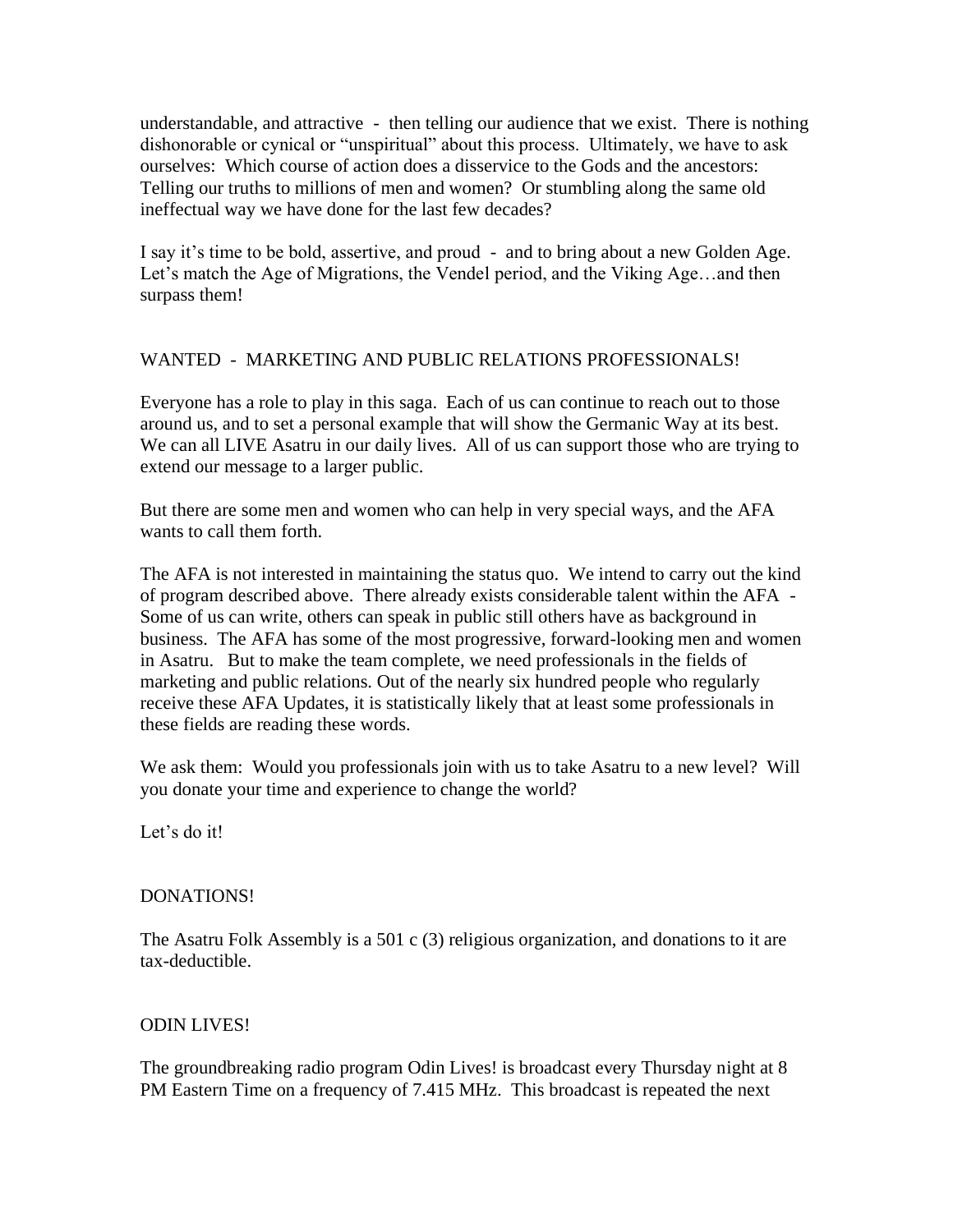Tuesday morning at 12:15 AM on the same frequency. You can learn more by going to their web site at [http://www.odinlives.org.](http://www.odinlives.org/)

# **OTHALA**

Ancestral Land -

Where the gods rule There is my ancestral land Where the trees crack, the night flares Flash of steel of frost of fire Where the blood of my fathers Makes muddy the sod Where my brain seethes There is my ancestral land I greet the land spirits Carry fire around the borders Heap up stones for my fathers And prepare to haunt my sons.

> from A Runic Inspiration, available from the AFA. Visit us at http:www.runestone.org for ordering details.

## IMPORTANT DATES

December 9 - Day of Remembrance for Egil Skallagrimsson. Warrior, poet, and devout follower of Odin, Egil's complex character is mirrored by the paradoxical nature of his patron among the Gods. Read excerpts from Egil's saga on this day, or better yet, write a poem…or do something bold!

December 20 - Mother Night. Coming just before the winter solstice, Mother Night is when the new year is born. The traditional twelve days of Yule begin now. This is a season for honoring the family line and rejoicing in the sun's renewal. Celebrate Yule with all the ancient trimmings, such as wreaths of evergreen, a Yule tree, and good cheer. Visit kin. Tell your children stories about the family and show them photos of their ancestors. Drink a toast to the God Frey, and to the reborn sun.

December 31 - Twelfth Night. As Mother Night is the beginning of Yuletide, Twelfth Night is its culmination. Meditate on the past year - what you did, and what you wish you had done. Take stock and set a course for the future. Making New Year's resolutions is an old Germanic custom that goes back at least to the Viking Age, and